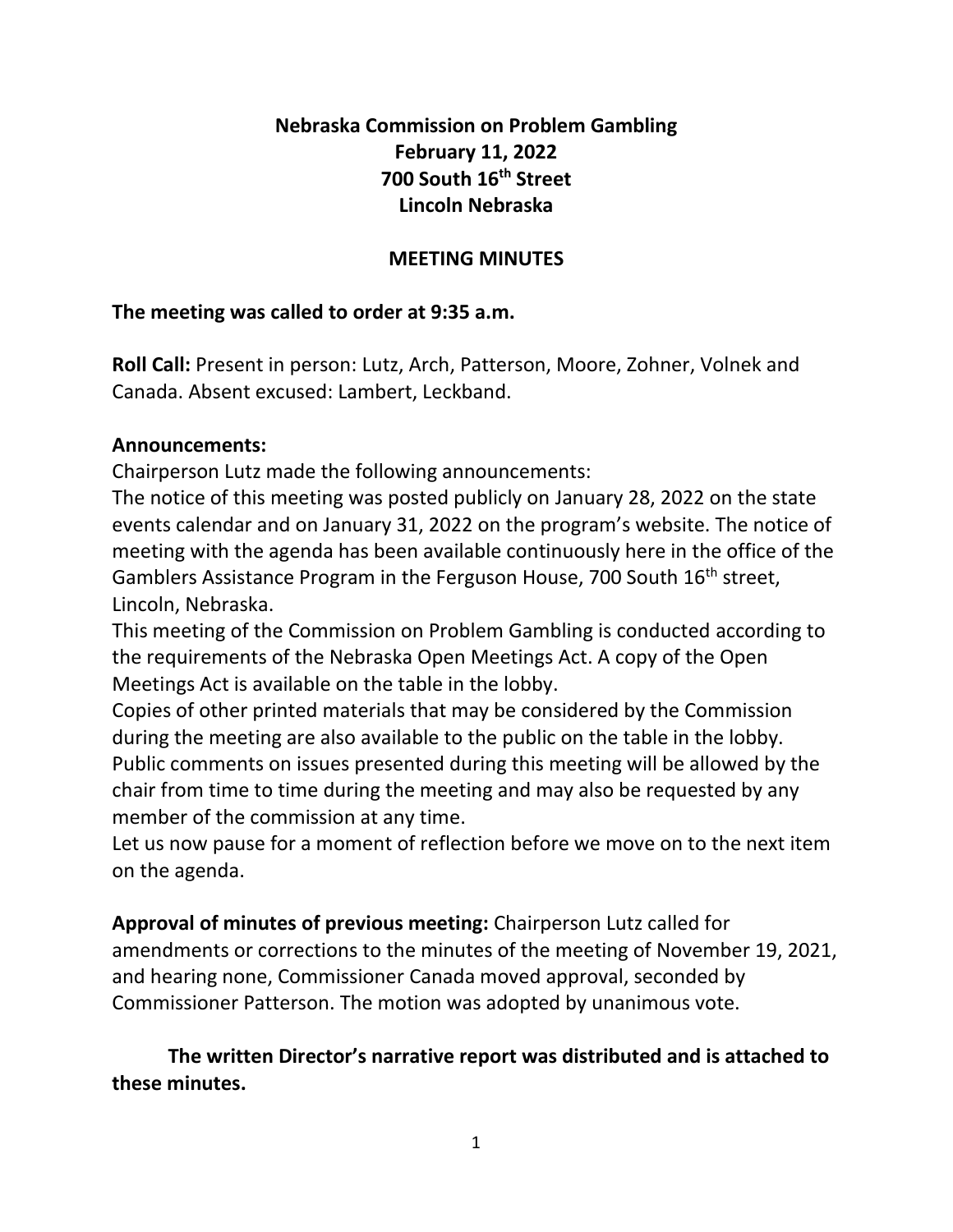**Legislation:** The director reported on the status of the new casino initiative and other bills pending in the Legislature.

**Finance:** Several financial reports from the Department of Administrative Services Accounting Division were distributed and reviewed with the Commission. These are referred to in the written report.

**Summary of Fiscal Year-to-Date Operations:** The director's report summarizes the results of operations during the period July 1, 2021-December 31, 2021. The Commission reviewed a spread sheet that itemizes contractor performance and overall cost of services.

# **Affirm Executive Committee action: Agent contract increase**

The Commission reviewed and discussed the minutes of the executive committee dated November 19, 2021 authorizing an increase in the amount of \$40,000 in the contract with Agent Brand. The increase accumulates into one contract a list of separate activities by different vendors that had been approved at the November 11 meeting. Commissioner Canada moved approval of the action of the executive committee, seconded by Commissioner Arch. After discussion the motion was approved by unanimous vote.

## **Increase Three Pillars contract amount**

The Commission reviewed proposals by Three Pillars Media to add a total of \$19,512 to the contract award to pay for production of videos featuring counselors and the program director to be posted on the program website. Commissioner Moore moved approval of the proposal, seconded by Commissioner Canada. After discussion the motion was approved by unanimous vote.

## **Increase Agent Brand contract amount**

The Commission reviewed proposals by Agent Brand to increase the contract award by the amount of \$12,418 to pay for creation and addition of an automatic slide feature on the program's website landing page and conducting and editing interviews to be added to the website. Commissioner Moore moved approval of the proposal, seconded by Commissioner Canada. After discussion the motion was approved by unanimous vote.

# **Agent Brand quarterly update**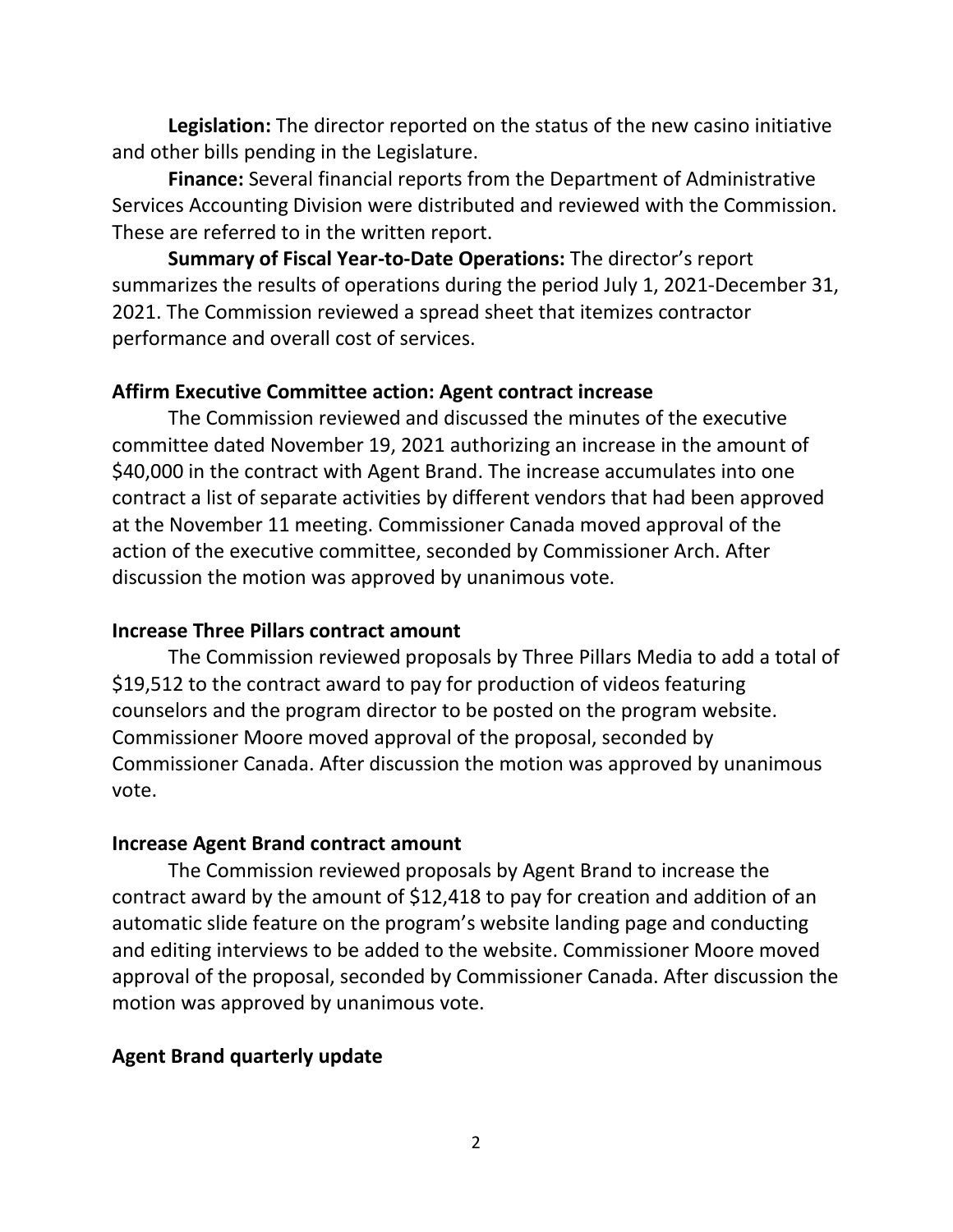A report on the performance of the Agent Brand/Media Spark digital media campaign for the period October-December 2021 was presented and discussed. The campaign continues to attract increased numbers of users, sessions, page views and time on site.

### **Helpline report**

Staff reported on the performance of the program's helpline service operated by contract with Justin Antons since December 2021. Calls for help were received at volumes higher than any other months in the previous calendar year.

#### **New counselor certification**

The Commission reviewed the application by Whitney Antons for a provisional counselor certificate. Whitney has completed training, passed the commission approved test, and plans to begin counseling practice under supervision by Deb Hammond. Commissioner Canada moved approval of the certificate, seconded by Commissioner Moore. After discussion the motion was approved by unanimous vote.

#### **Award contract to Thentia**

Staff presented a proposal by Thentia to enter a contract for web-based credential files. The contract would establish a database with certified counselor information that would replace the current paper files. Commissioner Arch moved approval of the contract proposal, seconded by Commissioner Moore. After discussion the motion was approved by unanimous vote.

#### **NAADGS dues**

The Director submitted a request for permission to pay dues to the NAADGS, formerly APGSA, a national organization of disordered gambler service programs. The payment would be in the amount of \$1,000 for one-half of the year. Commissioner Canada moved approval of the request, seconded by Commissioner Moore. After discussion the motion was approved by unanimous vote.

#### **Counselor contract increases**

The Director presented a list of five counselor contracts to increase to provide payment for their services for the remainder of the contract year. Commissioner Canada moved approval of the increases, seconded by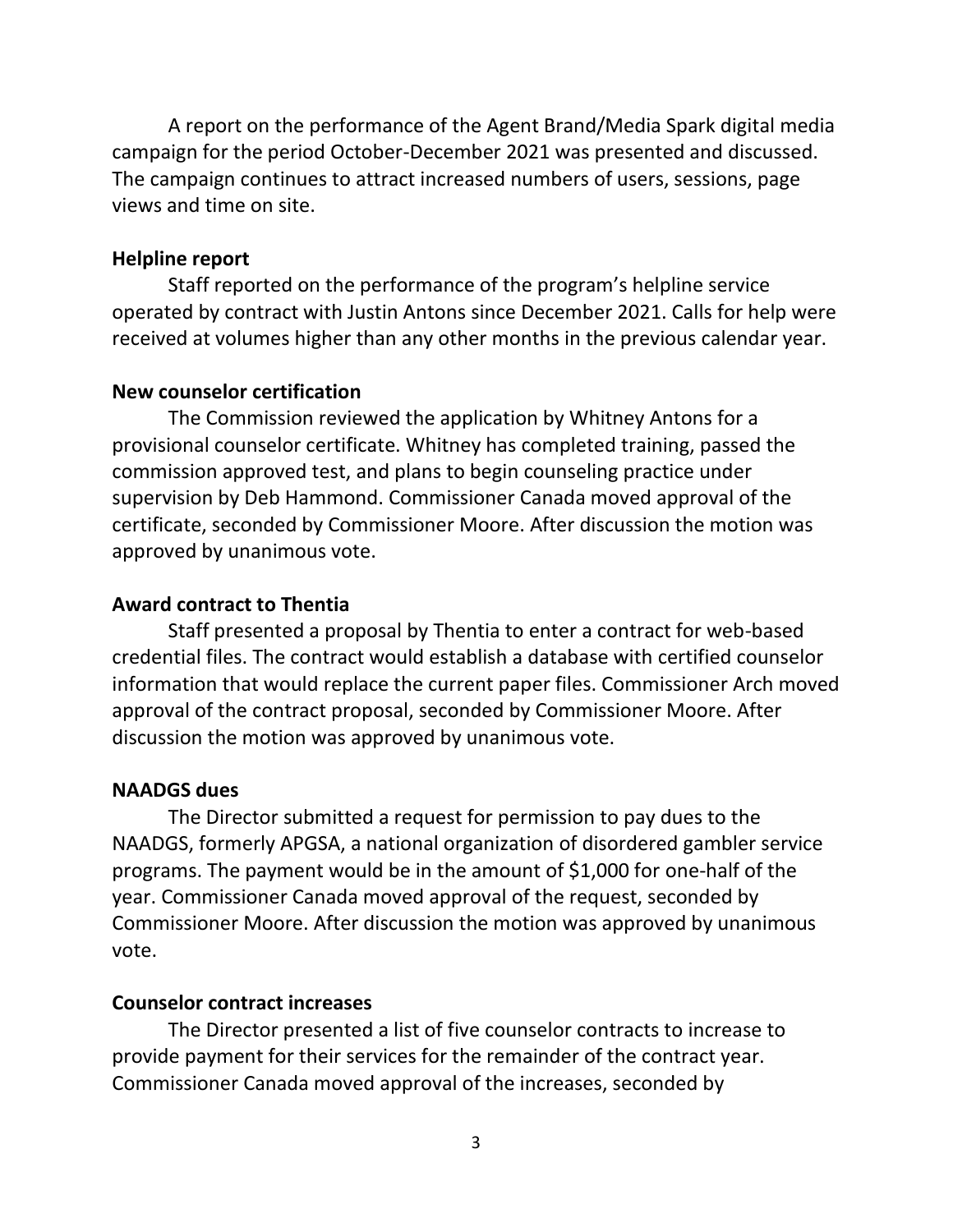Commissioner Moore. Commissioner Lutz offered a friendly amendment to expand the increase proposal to increase all counselor hourly rates from the current \$120 per hour to \$155 per hour. Commissioners Canada and Moore accepted the amendment. After discussion the individual contract increases were approved in the proposed amounts, and all counselor contract hourly counseling rates were increased to \$155 per hour effective March 1, 2022, by unanimous vote.

# **Increase Zoom contract**

The Director presented a request to increase the contract with Zoom to add webinar capability at the rate of \$79 per month. Commissioner Patterson moved approval of the request, seconded by Commissioner Arch. After discussion the motion was approved by unanimous vote.

The next meeting of the Commission will be held on May 20, 2022 beginning at 9:30 a.m. at Ferguson House in Lincoln.

The meeting was adjourned at 11:45 a.m.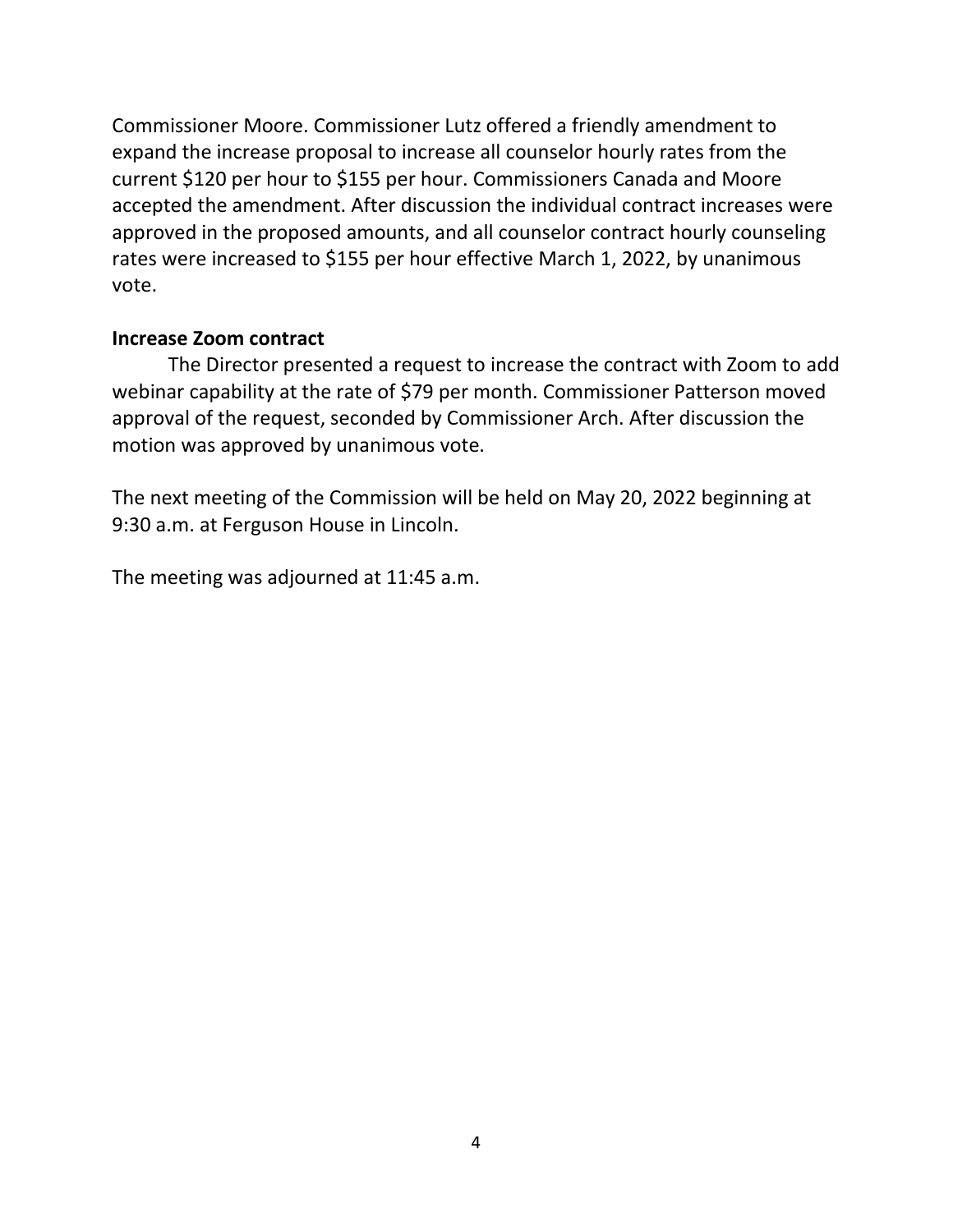## **NEBRASKA COMMISSION ON PROBLEM GAMBLING FEBRUARY 11, 2022 DIRECTOR'S NARRATIVE REPORT**

## **AGENDA ISSUES THAT WILL AFFECT THE BUDGET**

Seven items on today's agenda will increase budgeted spending if approved:

- **6.** Affirm Exec. Committee increase of Agent Brand contract from **\$400,000** to **\$440,000**
- **7.** Increase Three Pillars video recording contract from **\$6,000** to **\$25,512**
- **8.** Further increase Agent Brand contract by **\$11,885 + 533 = 12,418 added; total \$**

#### **452,418.**

- **12.** New Thentia proposal for web-based certification record **\$198-264 per year**
- **13.** NAADGS membership dues **\$2,000 per year; \$1,000 to June 30, 2022**
- **14.** Counselor contract award increases totaling **\$150,000**

**15.** Increase Zoom contract for webinars **\$79/month; \$316 to June 30, 2022; \$948/year LEGISLATION: TAB 3**

**Casinos in Nebraska**. LB 876 introduced by Senator Briese would change the voter initiative law in several ways:

- The license fee for casinos would be increased from \$1 million to \$5 million.
- The duration of a casino license would be shortened from 20 to 5 years.
- Casino license applications would have to include a market assessment and impact studies.
- Geographical limits would be imposed for new casinos.
- Details of the self-exclusion policies would be added to the statute.

The proposed Racing and Gaming Commission regulations were sent to the Attorney General on January 12 for legal review. After the Attorney General signs off, the regulations are sent to the Governor for policy review. The regulations are not in effect until these officials approve. There is no statutory limit on the length of time allowed for these reviews. No casino licenses can be issued until the regulations are in effect.

**Biennial Budget for 2021-2023.** The Legislature's biennial budget for Gamblers Assistance Program includes \$ 1,226,455 from projected casino tax in fiscal year 2022-23. This increases next year budget to \$ 3,176,889.

**LB 1251** introduced by Senator Ben Hansen would divert \$5 million from the state lottery profits to support a new scholarship for special needs students. This is probably unconstitutional since it would change the formula. The bill was referred to the Education Committee. We will follow it closely.

## **ADMINISTRATIVE SERVICES BUDGET AND FINANCIAL REPORTS: TAB 4**

The Department of Administrative Services Accounting and Budget Division reports behind tab 4 dated **January 31, 2022**, show you the financial condition of the program from three different perspectives:

The **Program Summary** itemizes revenue and spending for the period July 1, 2021-January 31, 2022. Totals so far this year are on the second page of the report: **revenue \$1,350,815, and spending \$1,040,288**. Program revenue is about 5.7% more than the same month last year, while overall spending is up by about 9.9%.